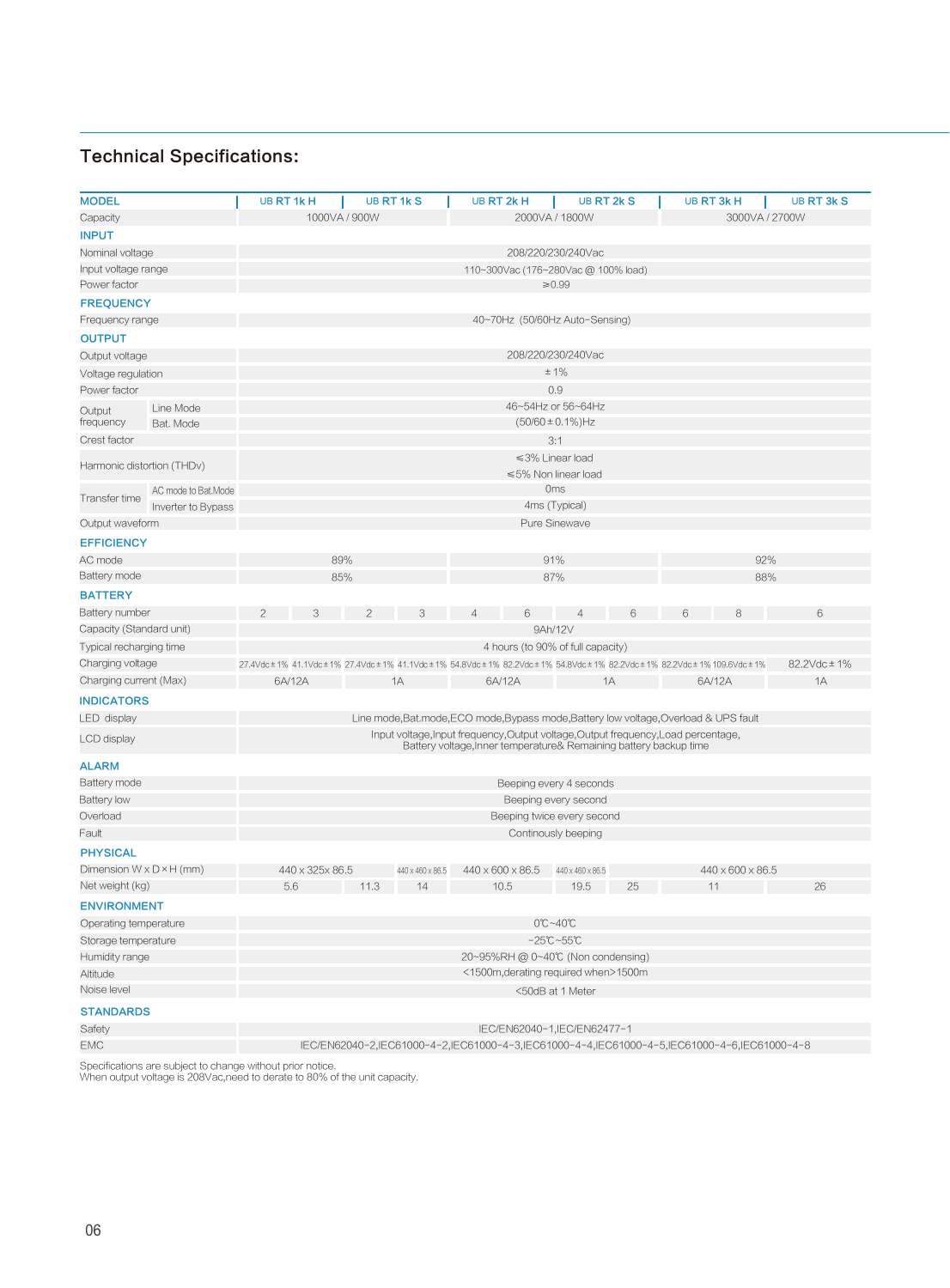| <b>MODEL</b>                         |                                 | UB Pro 6kH                                                                                                                                               | UB Pro 6k S                                                                                                                | UB Pro 10k H                                       | UB Pro 10k S     |  |  |  |  |  |
|--------------------------------------|---------------------------------|----------------------------------------------------------------------------------------------------------------------------------------------------------|----------------------------------------------------------------------------------------------------------------------------|----------------------------------------------------|------------------|--|--|--|--|--|
| Capacity                             |                                 | 6000VA / 5400W<br>10000VA / 9000W                                                                                                                        |                                                                                                                            |                                                    |                  |  |  |  |  |  |
| <b>INPUT</b>                         |                                 |                                                                                                                                                          |                                                                                                                            |                                                    |                  |  |  |  |  |  |
| Nominal voltage                      |                                 | 208/220/230/240Vac                                                                                                                                       |                                                                                                                            |                                                    |                  |  |  |  |  |  |
| Input voltage range                  |                                 |                                                                                                                                                          |                                                                                                                            | 110~286Vac                                         |                  |  |  |  |  |  |
| Power factor                         |                                 |                                                                                                                                                          |                                                                                                                            | $\geq 0.99$                                        |                  |  |  |  |  |  |
| Bypass voltage range                 |                                 | Max.voltage:220V:+25% (Optional+10%,+15%,+20%)<br>230V:+20% (Optional+10%,+15%,+20%)<br>240V:+15% (Optional+10%)<br>Min.voltage:-45% (Optional-20%,-30%) |                                                                                                                            |                                                    |                  |  |  |  |  |  |
| <b>FREQUENCY</b>                     |                                 |                                                                                                                                                          |                                                                                                                            |                                                    |                  |  |  |  |  |  |
| Frequency range                      |                                 | 40~70Hz (50/60Hz Auto-Sensing)                                                                                                                           |                                                                                                                            |                                                    |                  |  |  |  |  |  |
| <b>OUTPUT</b>                        |                                 |                                                                                                                                                          |                                                                                                                            |                                                    |                  |  |  |  |  |  |
| Output voltage                       |                                 | 208/220/230/240Vac                                                                                                                                       |                                                                                                                            |                                                    |                  |  |  |  |  |  |
| Voltage regulation                   |                                 | ±1%                                                                                                                                                      |                                                                                                                            |                                                    |                  |  |  |  |  |  |
| Power factor                         |                                 | 0.9                                                                                                                                                      |                                                                                                                            |                                                    |                  |  |  |  |  |  |
| Output                               | Line Mode                       | ± 1%/ ± 2% ± / ± 4%/ ± 5%/ ± 10% of the rated frequency (Optional)                                                                                       |                                                                                                                            |                                                    |                  |  |  |  |  |  |
| frequency                            | Bat. Mode                       |                                                                                                                                                          |                                                                                                                            | $(50/60 \pm 0.1\%)$ Hz                             |                  |  |  |  |  |  |
| Crest factor                         |                                 |                                                                                                                                                          |                                                                                                                            | 3:1                                                |                  |  |  |  |  |  |
| Harmonic distortion (THDv)           |                                 | ≤2% Linear load                                                                                                                                          |                                                                                                                            |                                                    |                  |  |  |  |  |  |
|                                      |                                 | ≤5% Non linear load                                                                                                                                      |                                                                                                                            |                                                    |                  |  |  |  |  |  |
| Transfer time                        | AC mode to Bat.Mode             | <b>Oms</b>                                                                                                                                               |                                                                                                                            |                                                    |                  |  |  |  |  |  |
|                                      | Inverter to Bypass              | <b>Oms</b>                                                                                                                                               |                                                                                                                            |                                                    |                  |  |  |  |  |  |
| Output waveform                      |                                 | Pure Sinewave<br>Load≤110% last 60min; ≤125% last 10min; ≤150% last 1min;>150% turn to bypass mode immediately                                           |                                                                                                                            |                                                    |                  |  |  |  |  |  |
| Overload                             | Line Mode<br><b>Bypass Mode</b> | 40A (Breaker)<br>63A (Breaker)                                                                                                                           |                                                                                                                            |                                                    |                  |  |  |  |  |  |
| Efficiency                           |                                 | 93.5%                                                                                                                                                    |                                                                                                                            |                                                    |                  |  |  |  |  |  |
| <b>BATTERY</b>                       |                                 |                                                                                                                                                          |                                                                                                                            |                                                    |                  |  |  |  |  |  |
| Battery voltage                      |                                 | $\pm$ 96/ $\pm$ 108/ $\pm$ 120Vdc (Adjustable)                                                                                                           | ± 120Vdc                                                                                                                   | $\pm$ 96/ $\pm$ 108/ $\pm$ 120Vdc (Adjustable)     | $± 120$ Vdc      |  |  |  |  |  |
| Capacity (Standard unit)             |                                 | 9Ah/12V (7Ah/12V optional)                                                                                                                               |                                                                                                                            |                                                    |                  |  |  |  |  |  |
| Typical recharging time              |                                 | 6~8 hours (to 90% of full capacity)                                                                                                                      |                                                                                                                            |                                                    |                  |  |  |  |  |  |
| Charging current                     |                                 | 1A (Standard unit); Long run unit Max.current 10A (Charging current can be set according to battery capacity)                                            |                                                                                                                            |                                                    |                  |  |  |  |  |  |
| <b>INDICATORS</b>                    |                                 |                                                                                                                                                          |                                                                                                                            |                                                    |                  |  |  |  |  |  |
| <b>LED</b> display                   |                                 | Line mode, Bat.mode, ECO mode, Bypass mode, Battery low voltage, Overload & UPS fault                                                                    |                                                                                                                            |                                                    |                  |  |  |  |  |  |
| LCD display                          |                                 | Input voltage, Input frequency, Output voltage, Output frequency, Load percentage,<br>Battery voltage, Inner temperature& Remaining battery backup time  |                                                                                                                            |                                                    |                  |  |  |  |  |  |
| <b>ALARM</b>                         |                                 |                                                                                                                                                          |                                                                                                                            |                                                    |                  |  |  |  |  |  |
| Battery mode                         |                                 | Beeping every 4 seconds                                                                                                                                  |                                                                                                                            |                                                    |                  |  |  |  |  |  |
| <b>Battery low</b>                   |                                 | Beeping every second                                                                                                                                     |                                                                                                                            |                                                    |                  |  |  |  |  |  |
| Overload                             |                                 | Beeping twice every second                                                                                                                               |                                                                                                                            |                                                    |                  |  |  |  |  |  |
| Fault                                |                                 |                                                                                                                                                          |                                                                                                                            | Continously beeping                                |                  |  |  |  |  |  |
| <b>PHYSICAL</b>                      |                                 |                                                                                                                                                          |                                                                                                                            |                                                    |                  |  |  |  |  |  |
| Dimension $W \times D \times H$ (mm) |                                 |                                                                                                                                                          |                                                                                                                            | H:191 x 460 x 337 ; S:191 x 460 x 720 (With wheel) |                  |  |  |  |  |  |
| Net weight (kg)                      |                                 | 12.5                                                                                                                                                     | 70                                                                                                                         | 14                                                 | 71.5             |  |  |  |  |  |
| <b>ENVIRONMENT</b>                   |                                 |                                                                                                                                                          |                                                                                                                            |                                                    |                  |  |  |  |  |  |
| Operating temperature                |                                 | $0^{\circ}C - 40^{\circ}C$                                                                                                                               |                                                                                                                            |                                                    |                  |  |  |  |  |  |
| Storage temperature                  |                                 | $-25^{\circ}\text{C} \sim 55^{\circ}\text{C}$                                                                                                            |                                                                                                                            |                                                    |                  |  |  |  |  |  |
| Humidity range                       |                                 | 20~95%RH @ 0~40℃ (Non condensing)                                                                                                                        |                                                                                                                            |                                                    |                  |  |  |  |  |  |
| Altitude<br>Noise level              |                                 | <1500m, derating required when>1500m<br><55dB at 1 Meter                                                                                                 |                                                                                                                            |                                                    |                  |  |  |  |  |  |
|                                      |                                 |                                                                                                                                                          |                                                                                                                            |                                                    | <58dB at 1 Meter |  |  |  |  |  |
| <b>STANDARDS</b>                     |                                 |                                                                                                                                                          |                                                                                                                            |                                                    |                  |  |  |  |  |  |
| Safety                               |                                 |                                                                                                                                                          | IEC/EN62040-1,IEC/EN62477-1<br>IEC/EN62040-2,IEC61000-4-2,IEC61000-4-3,IEC61000-4-4,IEC61000-4-5,IEC61000-4-6,IEC61000-4-8 |                                                    |                  |  |  |  |  |  |
| <b>EMC</b>                           |                                 |                                                                                                                                                          |                                                                                                                            |                                                    |                  |  |  |  |  |  |

Specifications are subject to change without prior notice. When output voltage is 208Vac,need to derate to 80% of the unit capacity.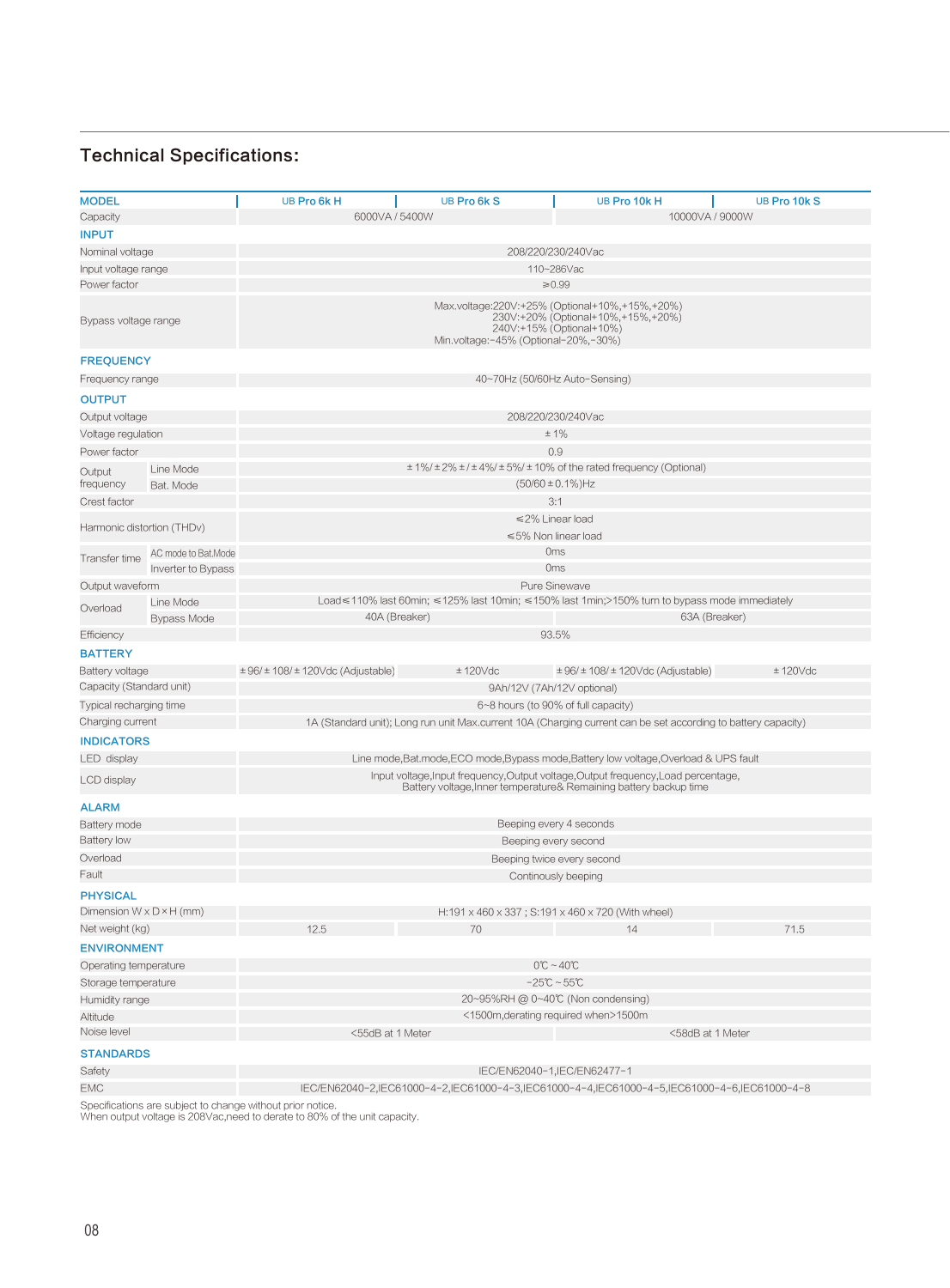| <b>MODEL</b>                         |                            | UB RT Pro 6k                                                                                                                                             | UB RT Pro 10k                                                                                  |  |  |  |  |  |  |
|--------------------------------------|----------------------------|----------------------------------------------------------------------------------------------------------------------------------------------------------|------------------------------------------------------------------------------------------------|--|--|--|--|--|--|
| Capacity                             |                            | 6000VA / 5400W<br>10000VA / 9000W                                                                                                                        |                                                                                                |  |  |  |  |  |  |
| <b>INPUT</b>                         |                            |                                                                                                                                                          |                                                                                                |  |  |  |  |  |  |
| Nominal voltage                      |                            | 208/220/230/240Vac                                                                                                                                       |                                                                                                |  |  |  |  |  |  |
| Input voltage range                  |                            |                                                                                                                                                          | 110~286Vac                                                                                     |  |  |  |  |  |  |
| Power factor                         |                            |                                                                                                                                                          | ≥ 0.99                                                                                         |  |  |  |  |  |  |
| Bypass voltage range                 |                            | Max.voltage:220V:+25% (Optional+10%,+15%,+20%)<br>230V:+20% (Optional+10%,+15%,+20%)<br>240V:+15% (Optional+10%)<br>Min.voltage:-45% (Optional-20%,-30%) |                                                                                                |  |  |  |  |  |  |
| <b>FREQUENCY</b>                     |                            |                                                                                                                                                          |                                                                                                |  |  |  |  |  |  |
| Frequency range                      |                            | 40~70Hz (50/60Hz Auto-Sensing)                                                                                                                           |                                                                                                |  |  |  |  |  |  |
| <b>OUTPUT</b>                        |                            |                                                                                                                                                          |                                                                                                |  |  |  |  |  |  |
| Output voltage                       |                            | 208/220/230/240Vac                                                                                                                                       |                                                                                                |  |  |  |  |  |  |
| Voltage regulation                   |                            | $±1\%$                                                                                                                                                   |                                                                                                |  |  |  |  |  |  |
| Power factor                         |                            | 0.9                                                                                                                                                      |                                                                                                |  |  |  |  |  |  |
|                                      | Line Mode                  |                                                                                                                                                          | $\pm$ 1%/ $\pm$ 2% $\pm$ / $\pm$ 4%/ $\pm$ 5%/ $\pm$ 10% of the rated frequency (Optional)     |  |  |  |  |  |  |
| Output<br>frequency                  | Bat. Mode                  |                                                                                                                                                          | $(50/60 \pm 0.1\%)$ Hz                                                                         |  |  |  |  |  |  |
| Crest factor                         |                            |                                                                                                                                                          | 3:1                                                                                            |  |  |  |  |  |  |
|                                      |                            |                                                                                                                                                          | ≤2% Linear load                                                                                |  |  |  |  |  |  |
|                                      | Harmonic distortion (THDv) | ≤5% Non linear load                                                                                                                                      |                                                                                                |  |  |  |  |  |  |
| Transfer time                        | AC mode to Bat.Mode        |                                                                                                                                                          | 0 <sub>ms</sub>                                                                                |  |  |  |  |  |  |
|                                      | Inverter to Bypass         | 0 <sub>ms</sub>                                                                                                                                          |                                                                                                |  |  |  |  |  |  |
| Output waveform                      |                            | Pure Sinewave                                                                                                                                            |                                                                                                |  |  |  |  |  |  |
| Overload                             | Line Mode                  |                                                                                                                                                          | Load≤110% last 60min; ≤125% last 10min; ≤150% last 1min; >150% turn to bypass mode immediately |  |  |  |  |  |  |
|                                      | <b>Bypass Mode</b>         | 40A (Breaker)                                                                                                                                            | 63A (Breaker)                                                                                  |  |  |  |  |  |  |
| Efficiency                           |                            |                                                                                                                                                          | 94%                                                                                            |  |  |  |  |  |  |
| <b>BATTERY</b>                       |                            |                                                                                                                                                          |                                                                                                |  |  |  |  |  |  |
| Battery voltage                      |                            | $\pm$ 96/ $\pm$ 108/ $\pm$ 120Vdc (Adjustable)<br>± 120Vdc                                                                                               | $\pm$ 96/ $\pm$ 108/ $\pm$ 120Vdc (Adjustable)<br>$± 120$ Vdc                                  |  |  |  |  |  |  |
| Capacity (Standard unit)             |                            | 9Ah/12V (7Ah/12V optional)                                                                                                                               |                                                                                                |  |  |  |  |  |  |
| Typical recharging time              |                            |                                                                                                                                                          | 6~8 hours (to 90% of full capacity)                                                            |  |  |  |  |  |  |
| Charging current                     |                            | 1A (Standard unit); Long run unit Max.current 10A (Charging current can be set according to battery capacity)                                            |                                                                                                |  |  |  |  |  |  |
| <b>INDICATORS</b>                    |                            |                                                                                                                                                          |                                                                                                |  |  |  |  |  |  |
| LED display                          |                            | Line mode, Bat.mode, ECO mode, Bypass mode, Battery low voltage, Overload & UPS fault                                                                    |                                                                                                |  |  |  |  |  |  |
| LCD display                          |                            | Input voltage, Input frequency, Output voltage, Output frequency, Load percentage,<br>Battery voltage, Inner temperature& Remaining battery backup time  |                                                                                                |  |  |  |  |  |  |
| <b>ALARM</b>                         |                            |                                                                                                                                                          |                                                                                                |  |  |  |  |  |  |
| Battery mode                         |                            | Beeping every 4 seconds                                                                                                                                  |                                                                                                |  |  |  |  |  |  |
| <b>Battery low</b>                   |                            | Beeping every second                                                                                                                                     |                                                                                                |  |  |  |  |  |  |
| Overload                             |                            | Beeping twice every second                                                                                                                               |                                                                                                |  |  |  |  |  |  |
| Fault                                |                            | Continously beeping                                                                                                                                      |                                                                                                |  |  |  |  |  |  |
| <b>PHYSICAL</b>                      |                            |                                                                                                                                                          |                                                                                                |  |  |  |  |  |  |
| Dimension $W \times D \times H$ (mm) |                            |                                                                                                                                                          | 440 x 625 x 86.5                                                                               |  |  |  |  |  |  |
| Net weight (kg)                      |                            | 16                                                                                                                                                       | 18                                                                                             |  |  |  |  |  |  |
| <b>ENVIRONMENT</b>                   |                            |                                                                                                                                                          |                                                                                                |  |  |  |  |  |  |
| Operating temperature                |                            | $0^{\circ}C - 40^{\circ}C$                                                                                                                               |                                                                                                |  |  |  |  |  |  |
| Storage temperature                  |                            |                                                                                                                                                          | $-25^{\circ}\text{C} \sim 55^{\circ}\text{C}$                                                  |  |  |  |  |  |  |
| Humidity range                       |                            | 20~95%RH @ 0~40℃ (Non condensing)                                                                                                                        |                                                                                                |  |  |  |  |  |  |
| Altitude                             |                            | <1500m, derating required when>1500m                                                                                                                     |                                                                                                |  |  |  |  |  |  |
| Noise level                          |                            | <55dB at 1 Meter                                                                                                                                         | <58dB at 1 Meter                                                                               |  |  |  |  |  |  |
| <b>STANDARDS</b>                     |                            |                                                                                                                                                          |                                                                                                |  |  |  |  |  |  |
| Safety                               |                            | IEC/EN62040-1, IEC/EN62477-1                                                                                                                             |                                                                                                |  |  |  |  |  |  |
|                                      |                            |                                                                                                                                                          |                                                                                                |  |  |  |  |  |  |

EMC IEC/EN62040-2,IEC61000-4-2,IEC61000-4-3,IEC61000-4-4,IEC61000-4-5,IEC61000-4-6,IEC61000-4-8

Specifications are subject to change without prior notice. When output voltage is 208Vac,need to derate to 80% of the unit capacity.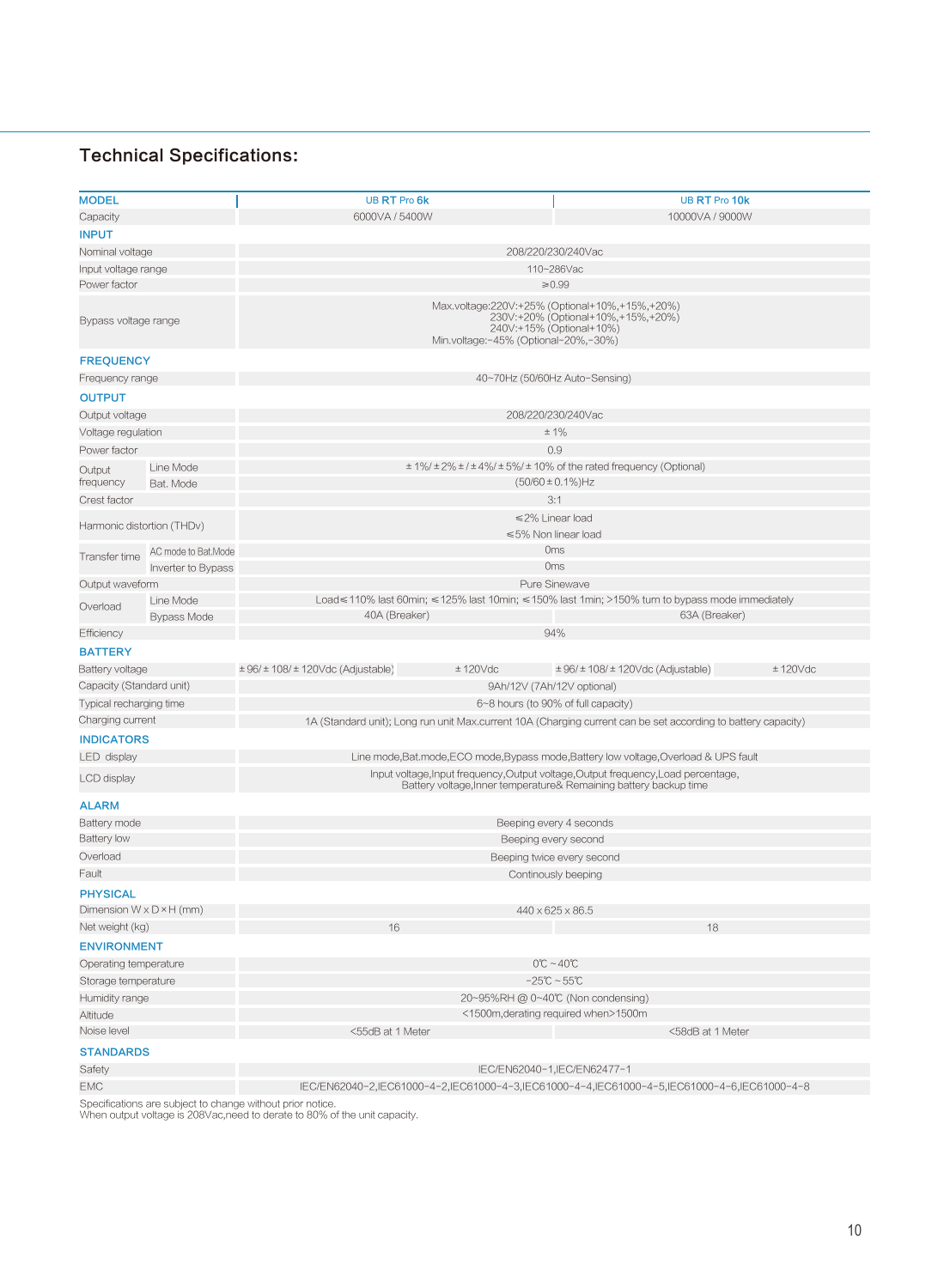| <b>MODEL</b>                         |                     | UB31 Pro 10k H                                                                                                                                                 | UB31 Pro 10k S                                              | UB31 Pro 15k H                                                                                                                                                                                                | UB31 Pro 15k S         | UB31 Pro 20k H         | UB31 Pro 20k S |  |  |  |
|--------------------------------------|---------------------|----------------------------------------------------------------------------------------------------------------------------------------------------------------|-------------------------------------------------------------|---------------------------------------------------------------------------------------------------------------------------------------------------------------------------------------------------------------|------------------------|------------------------|----------------|--|--|--|
| Capacity                             |                     | 10kVA / 10kW<br>15kVA / 15kW<br>20kVA / 20kW                                                                                                                   |                                                             |                                                                                                                                                                                                               |                        |                        |                |  |  |  |
| <b>INPUT</b>                         |                     |                                                                                                                                                                |                                                             |                                                                                                                                                                                                               |                        |                        |                |  |  |  |
| Nominal voltage                      |                     | 380/400/415Vac (3PH+N+PE)<br>220/230/240Vac (L+N+PE)                                                                                                           |                                                             |                                                                                                                                                                                                               |                        |                        |                |  |  |  |
| Operating voltage range              |                     | 208~478Vac; 120~276Vac                                                                                                                                         |                                                             |                                                                                                                                                                                                               |                        |                        |                |  |  |  |
| Operating frequency range            |                     |                                                                                                                                                                |                                                             | 40~70Hz (50/60Hz Auto-Sensing)                                                                                                                                                                                |                        |                        |                |  |  |  |
| Power factor                         |                     | $\geq 0.99$                                                                                                                                                    |                                                             |                                                                                                                                                                                                               |                        |                        |                |  |  |  |
| Harmonic distortion (THDi)           |                     | ≤3% Linear load                                                                                                                                                |                                                             |                                                                                                                                                                                                               |                        |                        |                |  |  |  |
| Bypass voltage range                 |                     | Max.voltage:220V:+25% (Optional+10%,+15%,+20%)<br>230V:+20% (Optional+10%,+15%)<br>240V:+15% (Optional+10%)<br>Min.voltage:-45% (Optional-10%,-20%,-30%)       |                                                             |                                                                                                                                                                                                               |                        |                        |                |  |  |  |
| <b>FREQUENCY</b>                     |                     |                                                                                                                                                                |                                                             |                                                                                                                                                                                                               |                        |                        |                |  |  |  |
| Frequency protection range           |                     | 50/60Hz ± 10%                                                                                                                                                  |                                                             |                                                                                                                                                                                                               |                        |                        |                |  |  |  |
| <b>OUTPUT</b>                        |                     |                                                                                                                                                                |                                                             |                                                                                                                                                                                                               |                        |                        |                |  |  |  |
| Output voltage                       |                     |                                                                                                                                                                |                                                             | 220/230/240Vac (L+N+PE)                                                                                                                                                                                       |                        |                        |                |  |  |  |
| Voltage regulation                   |                     |                                                                                                                                                                |                                                             |                                                                                                                                                                                                               | $± 1\%$                |                        |                |  |  |  |
| Power factor                         |                     |                                                                                                                                                                |                                                             |                                                                                                                                                                                                               | 1.0                    |                        |                |  |  |  |
| Output                               | Line Mode           |                                                                                                                                                                |                                                             | $\pm$ 1%/ $\pm$ 2%/ $\pm$ 4%/ $\pm$ 5%/ $\pm$ 10% of the rated frequency (Optional)                                                                                                                           |                        |                        |                |  |  |  |
| frequency                            | Bat, Mode           |                                                                                                                                                                |                                                             |                                                                                                                                                                                                               | $(50/60 \pm 0.1\%)$ Hz |                        |                |  |  |  |
| Transfer time                        | AC mode to Bat.Mode |                                                                                                                                                                |                                                             |                                                                                                                                                                                                               | <b>Oms</b>             |                        |                |  |  |  |
|                                      | Inverter to Bypass  | 0 <sub>ms</sub>                                                                                                                                                |                                                             |                                                                                                                                                                                                               |                        |                        |                |  |  |  |
| Output waveform                      |                     | Pure Sinewave                                                                                                                                                  |                                                             |                                                                                                                                                                                                               |                        |                        |                |  |  |  |
| Crest factor                         |                     | 3:1                                                                                                                                                            |                                                             |                                                                                                                                                                                                               |                        |                        |                |  |  |  |
| Harmonic distortion (THDv)           |                     | ≤2% Linear load<br>≤5% Non linear load                                                                                                                         |                                                             |                                                                                                                                                                                                               |                        |                        |                |  |  |  |
| Overload                             | AC mode             | Load $\leq$ 110%: last 60min turn to bypass; $\leq$ 125%: last 10min turn to bypass;<br>≤150%: last 1min turn to bypass; ≥150% turn to bypass mode immediately |                                                             |                                                                                                                                                                                                               |                        |                        |                |  |  |  |
|                                      | Bat.mode            | Load≤110%: last 10min; ≤125%: last 1min; ≤150%: last 5s; ≥150% shut down UPS immediately                                                                       |                                                             |                                                                                                                                                                                                               |                        |                        |                |  |  |  |
|                                      | Bypass mode         |                                                                                                                                                                | Breaker 2x32A                                               | Breaker 2x50A                                                                                                                                                                                                 |                        | Breaker 2x63A          |                |  |  |  |
| <b>EFFICIENCY</b>                    |                     |                                                                                                                                                                |                                                             |                                                                                                                                                                                                               |                        |                        |                |  |  |  |
| Efficiency                           |                     |                                                                                                                                                                | up to 93.5%                                                 |                                                                                                                                                                                                               | up to 94.5%            |                        |                |  |  |  |
| <b>BATTERY</b>                       |                     |                                                                                                                                                                |                                                             |                                                                                                                                                                                                               |                        |                        |                |  |  |  |
|                                      | Standard unit       |                                                                                                                                                                | ± 120Vdc (20pcs 9Ah)<br>(20pcs 7Ah, 2x20pcs 7/9Ah optional) |                                                                                                                                                                                                               | (2x20pcs 7Ah optional) | ± 120Vdc (2x20pcs 9Ah) |                |  |  |  |
| <b>Battery voltage</b>               | Long run unit       |                                                                                                                                                                |                                                             | ±96Vdc~±120Vdc (16~20pcs, 16pcs default, Standard unit and 20pcs no power derating;<br>18pcs output power factor 0.9; 16pcs output power factor 0.8)<br>± 192/204/216/228/240Vdc (32/34/36/38/40pcs optional) |                        |                        |                |  |  |  |
|                                      |                     | 14A Max.                                                                                                                                                       | 1.35A(2.7A optional)                                        | 16A Max.                                                                                                                                                                                                      | 2.7A                   | 18A Max.               | 2.7A           |  |  |  |
| Charging current                     |                     |                                                                                                                                                                |                                                             | charging current can be set according to battery capacity                                                                                                                                                     |                        |                        |                |  |  |  |
| <b>PHYSICAL</b>                      |                     |                                                                                                                                                                |                                                             |                                                                                                                                                                                                               |                        |                        |                |  |  |  |
| Dimension $W \times D \times H$ (mm) |                     |                                                                                                                                                                |                                                             | H: 250 x 580 x 655; S: 250 x 900 x 868                                                                                                                                                                        |                        |                        |                |  |  |  |
| Net weight (kg)                      |                     |                                                                                                                                                                | 33/125                                                      | 37/180                                                                                                                                                                                                        |                        | 38/181                 |                |  |  |  |
| <b>ENVIRONMENTAL</b>                 |                     |                                                                                                                                                                |                                                             |                                                                                                                                                                                                               |                        |                        |                |  |  |  |
| Operating temperature                |                     | $0^{\circ}$ C ~ 40 $^{\circ}$ C                                                                                                                                |                                                             |                                                                                                                                                                                                               |                        |                        |                |  |  |  |
| Storage temperature                  |                     | $-25^{\circ}\text{C}$ ~ 55 $^{\circ}\text{C}$                                                                                                                  |                                                             |                                                                                                                                                                                                               |                        |                        |                |  |  |  |
| Humidity range                       |                     | 0~95% (Non condensing)                                                                                                                                         |                                                             |                                                                                                                                                                                                               |                        |                        |                |  |  |  |
| Altitude                             |                     | <1500m, derating required when>1500m                                                                                                                           |                                                             |                                                                                                                                                                                                               |                        |                        |                |  |  |  |
| Noise level                          |                     | <55dB at 1 Meter<br><58dB at 1 Meter                                                                                                                           |                                                             |                                                                                                                                                                                                               |                        |                        |                |  |  |  |
| <b>STANDARDS</b>                     |                     |                                                                                                                                                                |                                                             |                                                                                                                                                                                                               |                        |                        |                |  |  |  |
| Safety                               |                     | IEC/EN62040-1, IEC/EN62477-1                                                                                                                                   |                                                             |                                                                                                                                                                                                               |                        |                        |                |  |  |  |
| <b>EMC</b>                           |                     | IEC/EN62040-2,IEC61000-4-2,IEC61000-4-3,IEC61000-4-4,IEC61000-4-5,IEC61000-4-6,IEC61000-4-8                                                                    |                                                             |                                                                                                                                                                                                               |                        |                        |                |  |  |  |

Specifications are subject to change without prior notice.